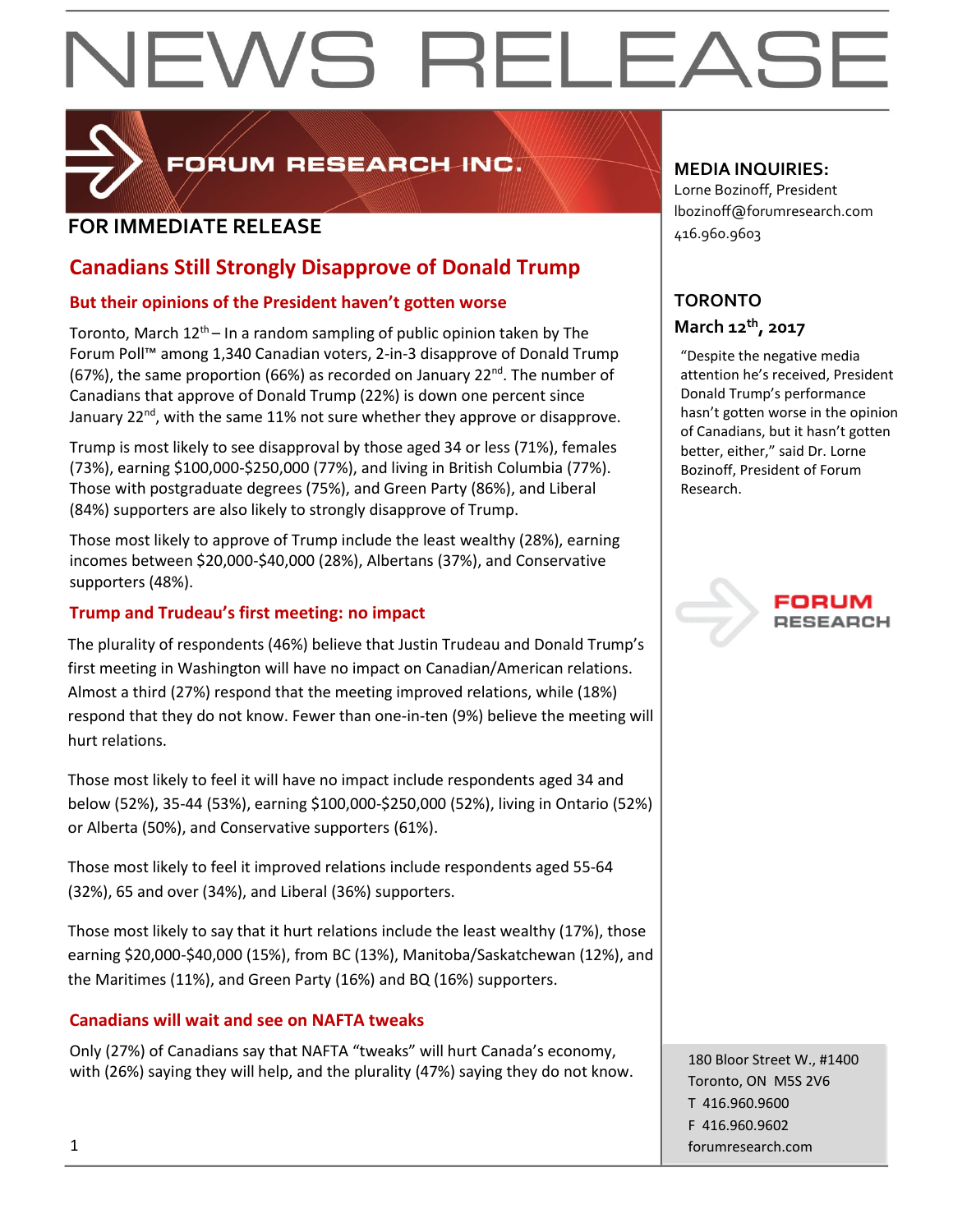

## FORUM RESEARCH INC.

Those most likely to say the tweaks will hurt Canada's economy include those under 34 (31%), aged 45-54 (30%), earning \$80,000-\$100,000 (30%), and are BQ (42%) supporters.

Those most likely to say the tweaks will help Canada's economy include those aged 65 and over (31%), 35-44 (29%), earning \$20,000-\$40,000 (30%) or \$40,000- \$60,000 (31%), and Conservative (34%) supporters.

"Despite the negative media attention he's received, President Donald Trump's performance hasn't gotten worse in the opinion of Canadians, but it hasn't gotten better, either," said Dr. Lorne Bozinoff, President of Forum Research.

Lorne Bozinoff, Ph.D. is the president and founder of Forum Research. He can be reached at lbozinoff@forumresearch.com or at (416) 960-9603.

## **MEDIA INQUIRIES:**

Lorne Bozinoff, President lbozinoff@forumresearch.com 416.960.9603

**TORONTO March 12th, 2017**



180 Bloor Street W., #1400 Toronto, ON M5S 2V6 T 416.960.9600 F 416.960.9602 2 forumresearch.com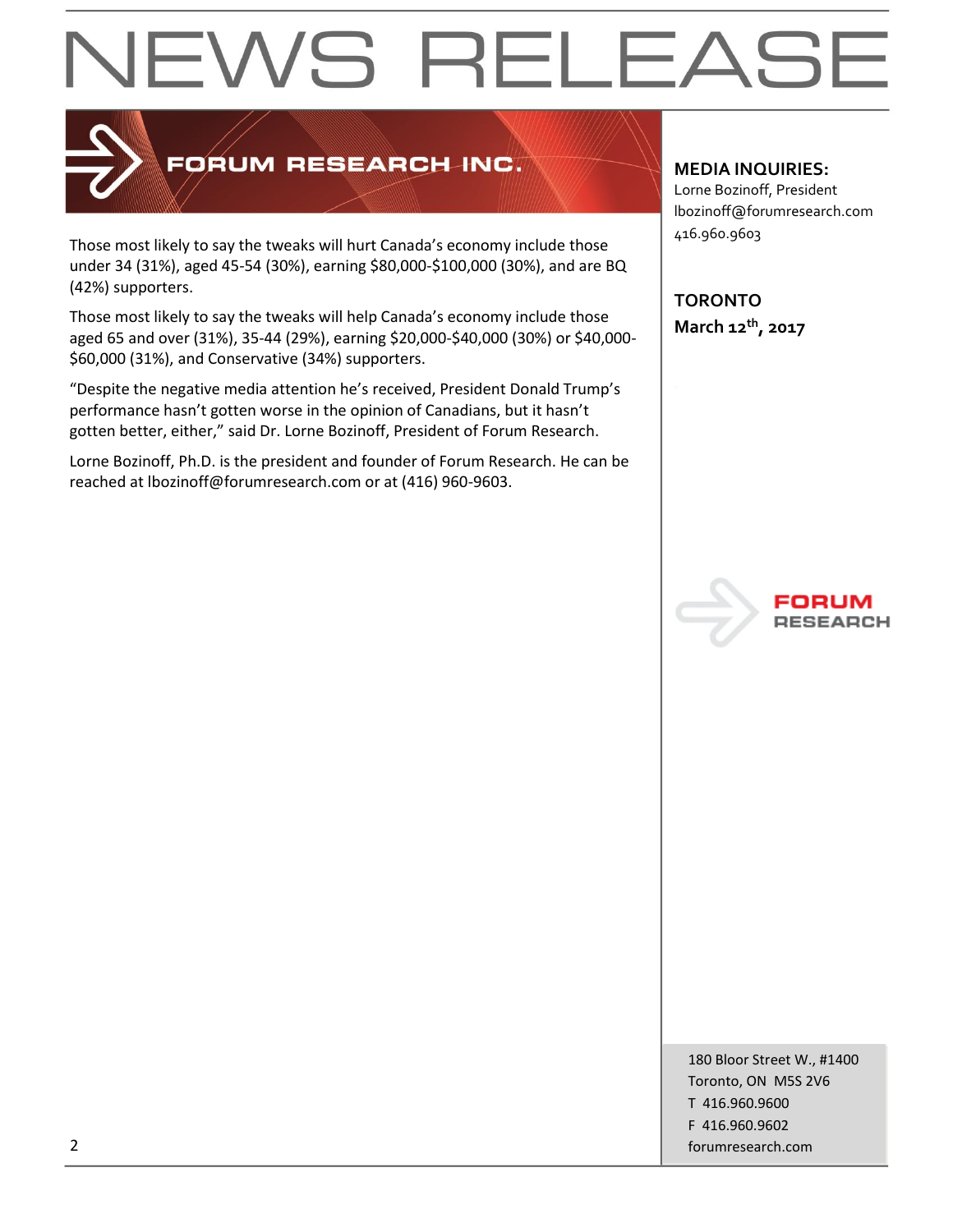## FORUM RESEARCH INC.

## **Methodology**

The Forum Poll™ was conducted by Forum Research with the results based on an interactive voice response telephone survey of 1,340 randomly selected Canadian Voters. The poll was conducted on Feb 24-26 2017.

Results based on the total sample are considered accurate +/- 3%, 19 times out of 20. Subsample results will be less accurate. Margins of error for subsample (such as age, gender) results are available at [www.forumresearch.com/samplestim.asp](http://www.forumresearch.com/samplestim.asp)

Where appropriate, the data has been statistically weighted by age, region, and other variables to ensure that the sample reflects the actual population according to the latest Census data.

This research is not necessarily predictive of future outcomes, but rather, captures opinion at one point in time. Forum Research conducted this poll as a public service and to demonstrate our survey research capabilities. Forum houses its poll results in the Data Library of the Department of Political Science at the University of Toronto.

With offices across Canada and around the world, 100% Canadian-owned Forum Research is one of the country's leading survey research firms. This Forum Poll™and other polls may be found at Forum's poll archive at [www.forumresearch.com/polls.asp](http://www.forumresearch.com/polls.asp)

## **MEDIA INQUIRIES:**

Lorne Bozinoff, President lbozinoff@forumresearch.com 416.960.9603

**TORONTO March 12th, 2017**



180 Bloor Street W., #1400 Toronto, ON M5S 2V6 T 416.960.9600 F 416.960.9602 3 forumresearch.com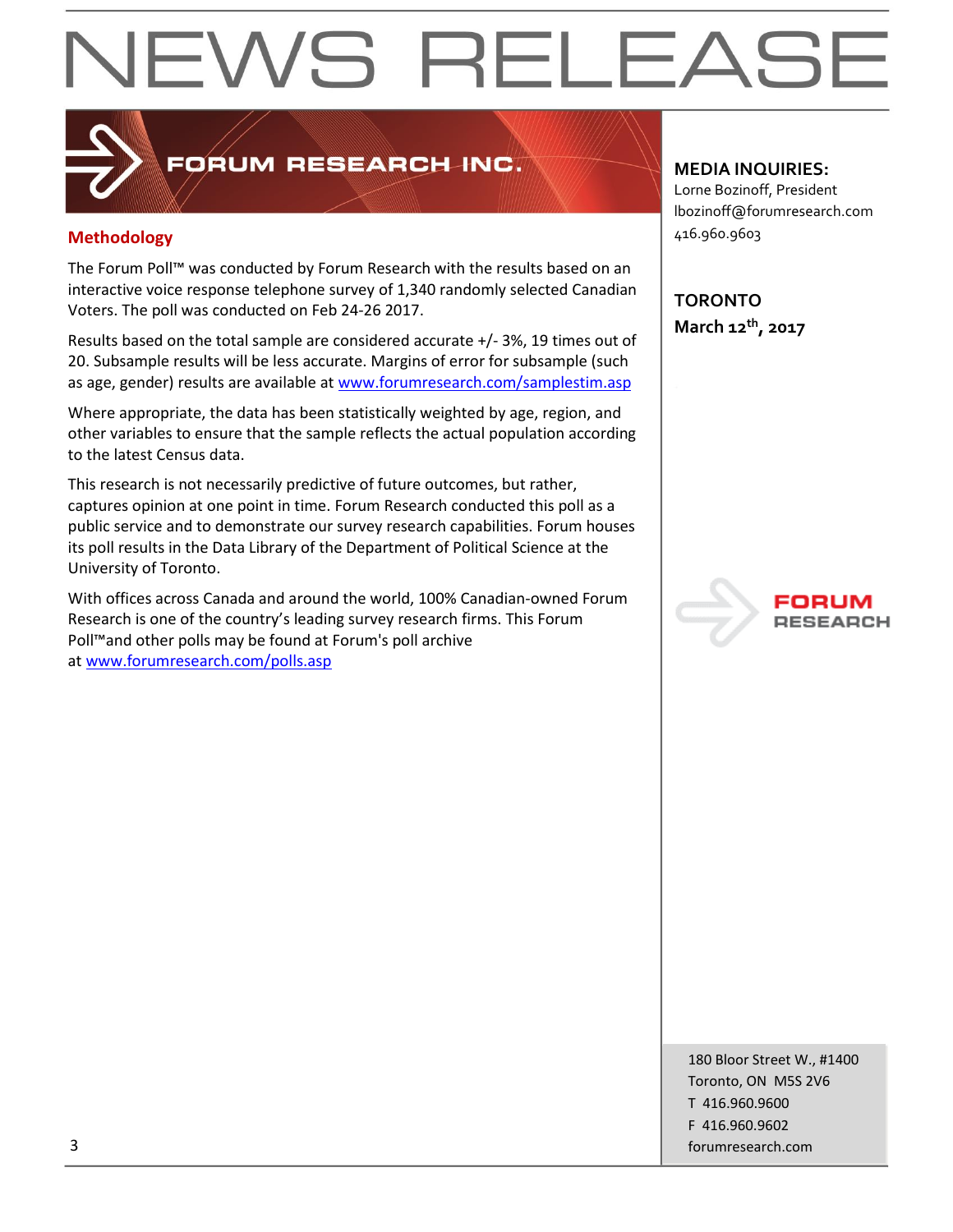

## FORUM RESEARCH INC.

#### *Trump Approval*

*Do you approve or disapprove of Donald Trump?*

*[All Respondents]*

### *Trend*

*Do you approve or disapprove of Donald Trump?*

| ℅         |      |    | Sample   Approve   Disapprove   Don't know |  |
|-----------|------|----|--------------------------------------------|--|
| Feb 24-26 | 1340 | フフ | 67                                         |  |
| Jan 19-21 | 1332 | 23 | 66                                         |  |

### *Age/Gender*

| %                 | <b>Total</b> | 18-34 | $35 - 44$ | $45-54$ | 55-64 | $65+$ | <b>Male</b> | <b>Female</b> |
|-------------------|--------------|-------|-----------|---------|-------|-------|-------------|---------------|
| Sample            | 1340         | 124   | 131       | 226     | 338   | 521   | 659         | 653           |
| Approve           | 22           | 20    | 24        | 23      | 24    | 21    | 27          | 17            |
| <b>Disapprove</b> | 67           | 71    | 64        | 66      | 65    | 68    | 61          | 73            |
| Don't know        | 11           |       | 12        | 12      | 12    | 11    |             | 10            |

### *Income*

| ℅                 | <b>Total</b> |     |     |     |     | <\$20K   \$20-\$40K   \$40-\$60K   \$60-\$80K   \$80-\$100K | $5100 - 5250K$ |
|-------------------|--------------|-----|-----|-----|-----|-------------------------------------------------------------|----------------|
| Sample            | 1340         | 143 | 266 | 182 | 162 | 114                                                         | 180            |
| Approve           | 22           | 28  | 28  | 21  | 17  | 19                                                          | 16             |
| <b>Disapprove</b> | 67           | 57  | 64  | 68  | 72  |                                                             |                |
| Don't know        | 11           | 14  |     |     | 11  | 10                                                          |                |

### *Region*

| %                 | <b>Total</b> | <b>Atl</b> | Que | ON  | Man/Sask | AB  | <b>BC</b> |
|-------------------|--------------|------------|-----|-----|----------|-----|-----------|
| Sample            | 1340         | 93         | 330 | 521 | 89       | 131 | 176       |
| Approve           | 22           | 13         | 19  | 24  | 24       | 37  | 16        |
| <b>Disapprove</b> | 67           | 73         | 69  | 66  | 58       | 55  | 77        |
| Don't know        | 11           | 14         | 12  | 10  | 18       |     |           |

### *Current Vote Preference*

| %                 | <b>Total</b> | <b>Cons</b> | Lib | <b>NDP</b> | <b>Green</b> | <b>Bloc</b> | <b>Other Parties</b> |
|-------------------|--------------|-------------|-----|------------|--------------|-------------|----------------------|
| Sample            | 1340         | 414         | 449 | 177        | 76           | 81          | 44                   |
| <b>Approve</b>    | 22           | 48          | 9   | 16         | 9            |             | 34                   |
| <b>Disapprove</b> | 67           | 40          | 84  | 78         | 86           | 73          | 34                   |
| Don't know        | 11           | 12          |     | 6          |              | 20          | 33                   |

## **MEDIA INQUIRIES:**

Lorne Bozinoff, President lbozinoff@forumresearch.com 416.960.9603

## **TORONTO March 12th, 2017**



180 Bloor Street W., #1400 Toronto, ON M5S 2V6 T 416.960.9600 F 416.960.9602 4 forumresearch.com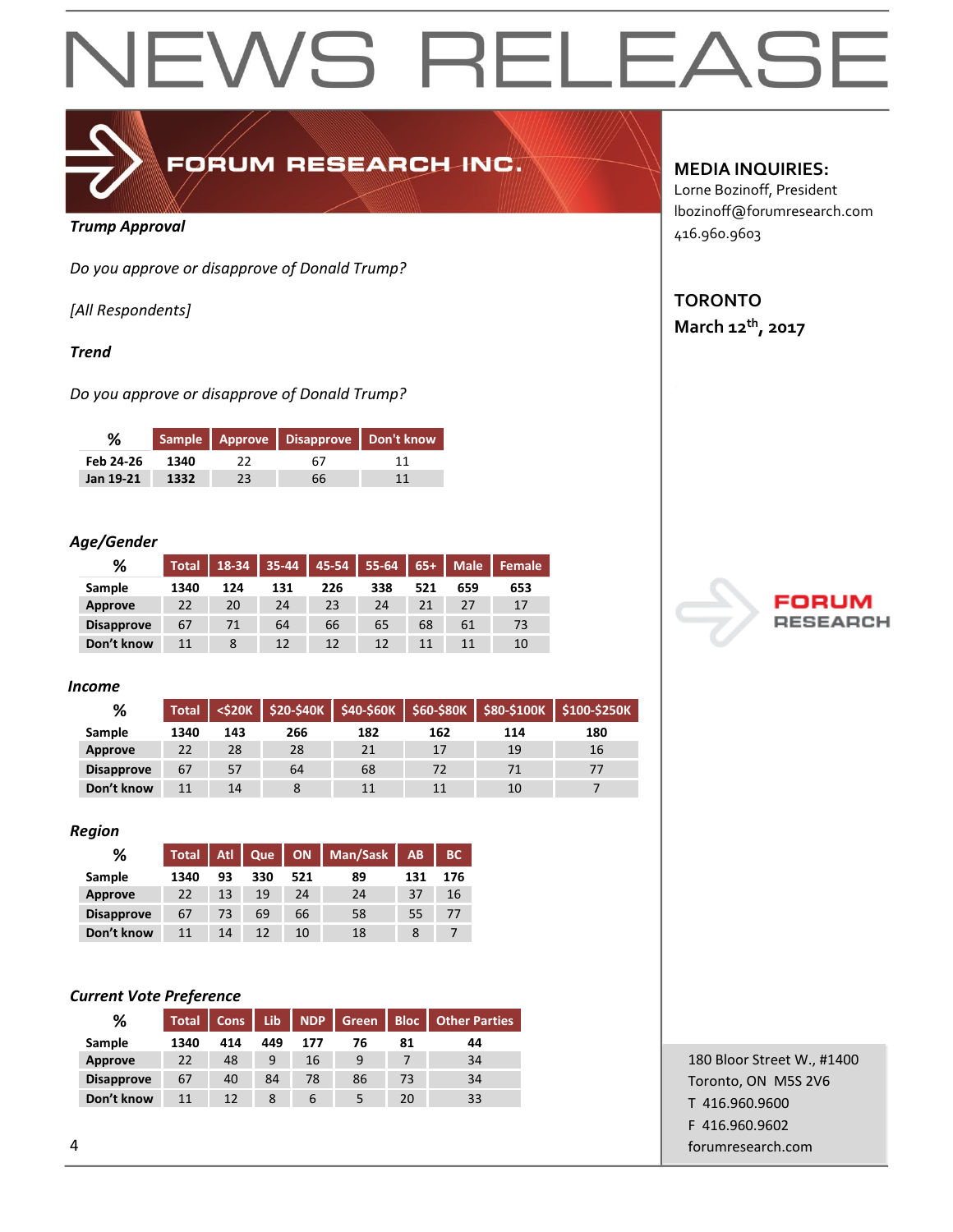## FORUM RESEARCH INC.

*Education*

| %                 | <b>Total</b> | Secondary<br>school or less | Some college or<br>university | <b>Completed college</b><br>or university | Post graduate<br>studies |  |
|-------------------|--------------|-----------------------------|-------------------------------|-------------------------------------------|--------------------------|--|
| Sample            | 1340         | 245                         | 328                           | 510                                       | 257                      |  |
| Approve           | 22           | 22                          | 24                            | 23                                        | 18                       |  |
| <b>Disapprove</b> | 67           | 61                          | 63                            | 68                                        | 75                       |  |
| Don't<br>know     | 11           | 16                          | 13                            | 9                                         | 8                        |  |

## **MEDIA INQUIRIES:**

Lorne Bozinoff, President lbozinoff@forumresearch.com 416.960.9603

**TORONTO March 12th, 2017**



180 Bloor Street W., #1400 Toronto, ON M5S 2V6 T 416.960.9600 F 416.960.9602 5 forumresearch.com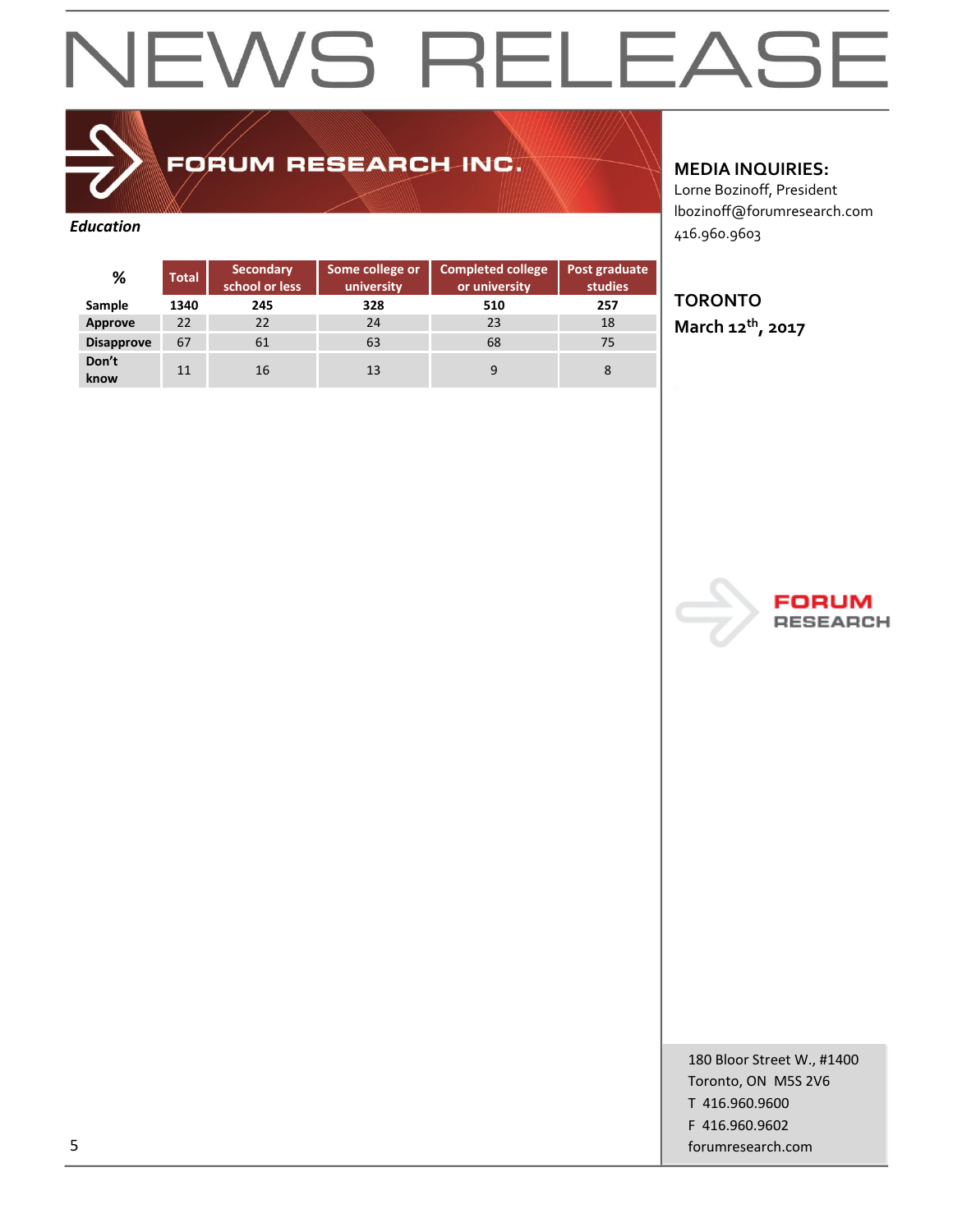

## FORUM RESEARCH INC.

#### *Trudeau/Trump Meeting*

*What impact, if any, will Justin Trudeau and Donald Trump´s first meeting have on Canadian and American relations?*

## *[All Respondents]*

## *Age/Gender*

| %                      | Total | 18-34 | 35-44 | 45-54 | 55-64 | $65+$ | <b>Male</b> | Female |  |
|------------------------|-------|-------|-------|-------|-------|-------|-------------|--------|--|
| Sample                 | 1340  | 124   | 131   | 226   | 338   | 521   | 659         | 653    |  |
| It improved relations  | 27    | 20    | 26    | 29    | 32    | 34    | 29          | 26     |  |
| It hurt relations      | 9     | 11    | 8     | 10    | 8     |       | 9           | 9      |  |
| It will have no impact | 46    | 52    | 53    | 43    | 40    | 36    | 47          | 44     |  |
| Don't know             | 18    | 17    | 14    | 17    | 20    | 22    | 15          | 20     |  |

#### *Income*

| %                         | <b>Total</b> | $<$ \$20 $K$ | \$20-<br><b>\$40K</b> | \$40-<br><b>\$60K</b> | $$60-$<br><b>\$80K</b> | \$80-<br>\$100K | $$100-$<br><b>\$250K</b> |
|---------------------------|--------------|--------------|-----------------------|-----------------------|------------------------|-----------------|--------------------------|
| Sample                    | 1340         | 143          | 266                   | 182                   | 162                    | 114             | 180                      |
| It improved<br>relations  | 27           | 31           | 24                    | 28                    | 30                     | 22              | 32                       |
| It hurt relations         | 9            | 17           | 15                    | 7                     | 6                      | 9               | 5                        |
| It will have no<br>impact | 46           | 34           | 39                    | 46                    | 43                     | 53              | 52                       |
| Don't know                | 18           | 18           | 22                    | 19                    | 20                     | 17              | 11                       |

#### *Region*

| ℅                      | <b>Total</b> | Atl | Que | <b>ON</b> | Man/Sask | AB  | BC. |
|------------------------|--------------|-----|-----|-----------|----------|-----|-----|
| Sample                 | 1340         | 93  | 330 | 521       | 89       | 131 | 176 |
| It improved relations  | 27           | 31  | 30  | 24        | 29       | 27  | 28  |
| It hurt relations      | 9            | 11  | 8   | 8         | 12       | 9   | 13  |
| It will have no impact | 46           | 31  | 42  | 52        | 35       | 50  | 45  |
| Don't know             | 18           | 28  | 21  | 15        | 24       | 14  | 14  |

## **MEDIA INQUIRIES:**

Lorne Bozinoff, President lbozinoff@forumresearch.com 416.960.9603

## **TORONTO March 12th, 2017**



180 Bloor Street W., #1400 Toronto, ON M5S 2V6 T 416.960.9600 F 416.960.9602 6 forumresearch.com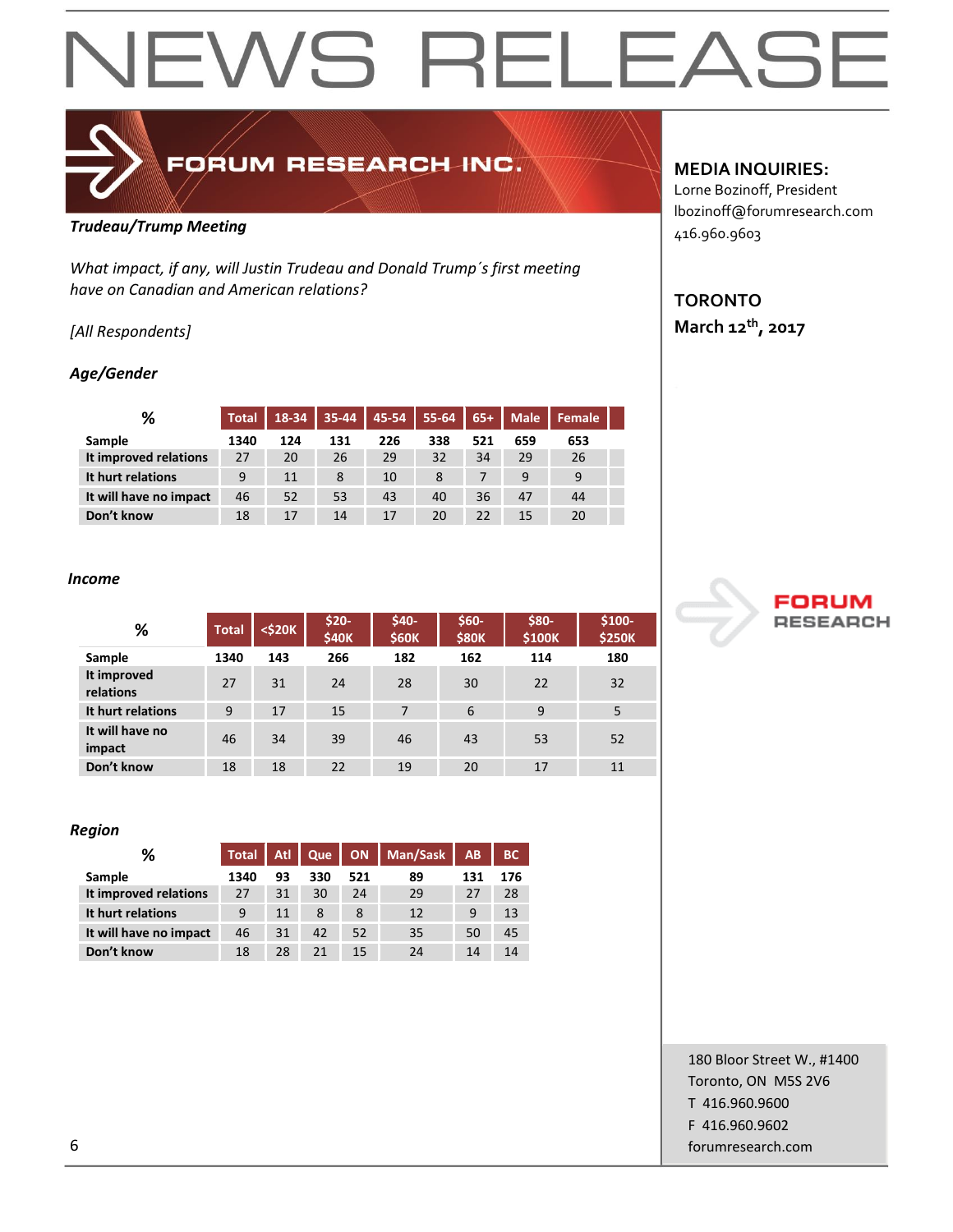### *Current Vote Preference*

| ℅                      | <b>Total</b> | <b>Cons</b> | Lib | <b>NDP</b> | <b>Green</b> | <b>Bloc</b> | <b>Other Parties</b> |
|------------------------|--------------|-------------|-----|------------|--------------|-------------|----------------------|
| Sample                 | 1340         | 414         | 449 | 177        | 76           | 81          | 44                   |
| It improved relations  | 27           | 24          | 36  | 22         | 15           | 26          | 24                   |
| It hurt relations      | 9            | 6           | 8   | 9          | 16           | 16          | 20                   |
| It will have no impact | 46           | 61          | 37  | 49         | 40           | 37          | 35                   |
| Don't know             | 18           | 9           | 19  | 20         | 29           | 20          | 22                   |

FORUM RESEARCH INC.

#### **MEDIA INQUIRIES:**

Lorne Bozinoff, President lbozinoff@forumresearch.com 416.960.9603

## **TORONTO March 12th, 2017**

### *Education*

| %                         | <b>Total</b> | <b>Secondary</b><br>school or less | Some college<br>or university | <b>Completed</b><br>college or<br>university | Post<br>graduate<br>studies |
|---------------------------|--------------|------------------------------------|-------------------------------|----------------------------------------------|-----------------------------|
| Sample                    | 1340         | 245                                | 328                           | 510                                          | 257                         |
| It improved<br>relations  | 27           | 24                                 | 33                            | 27                                           | 23                          |
| It hurt<br>relations      | 9            | 16                                 | 11                            | 7                                            | 7                           |
| It will have<br>no impact | 46           | 37                                 | 38                            | 48                                           | 56                          |
| Don't know                | 18           | 23                                 | 18                            | 18                                           | 14                          |



180 Bloor Street W., #1400 Toronto, ON M5S 2V6 T 416.960.9600 F 416.960.9602 7 forumresearch.com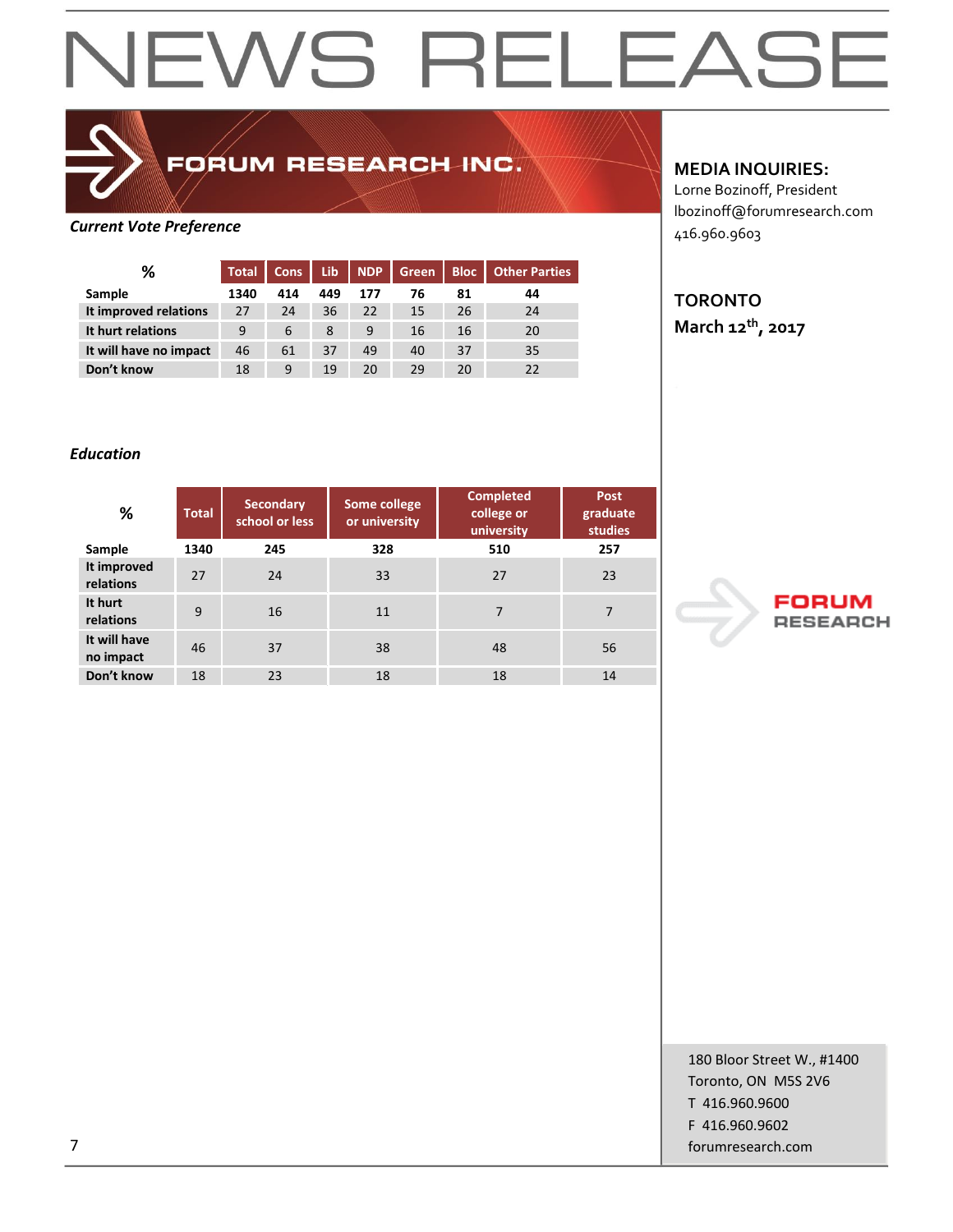

## FORUM RESEARCH INC.

#### *NAFTA*

*Will minor tweaks to the North American Free Trade Agreement hurt or help Canada´s economy?*

## *[All Respondents]*

## *Age/Gender*

| %           | <b>Total</b> | 18-34 | $35 - 44$ |     | 45-54 55-64 | $65+$ | <b>Male</b> | Female |
|-------------|--------------|-------|-----------|-----|-------------|-------|-------------|--------|
| Sample      | 1340         | 124   | 131       | 226 | 338         | 521   | 659         | 653    |
| Help        | 26           | 22    | 29        | 23  | 27          | 31    | 30          | 23     |
| <b>Hurt</b> | 27           | 31    | 27        | 30  | 23          | 20    | 30          | 24     |
| Don't know  | 47           | 46    | 44        | 46  | 49          | 49    | 40          | 53     |

#### *Income*

| %           | <b>Total</b> |     |     |     |     |     | <\$20K   \$20-\$40K   \$40-\$60K   \$60-\$80K   \$80-\$100K   \$100-\$250K |
|-------------|--------------|-----|-----|-----|-----|-----|----------------------------------------------------------------------------|
| Sample      | 1340         | 143 | 266 | 182 | 162 | 114 | 180                                                                        |
| Help        | 26           | 27  | 30  | 31  | 25  | 27  | 25                                                                         |
| <b>Hurt</b> | 27           | 25  | 29  | 26  | 23  | 30  | 25                                                                         |
| Don't know  | 47           | 48  | 41  | 43  | 52  | 43  | 50                                                                         |

#### *Region*

| %           | <b>Total</b> | Atl | Que |     | ON   Man/Sask | AB  | <b>BC</b> |
|-------------|--------------|-----|-----|-----|---------------|-----|-----------|
| Sample      | 1340         | 93  | 330 | 521 | 89            | 131 | 176       |
| Help        | 26           | 13  | 32  | 29  | 22            | 24  | 17        |
| <b>Hurt</b> | 27           | 21  | 33  | 27  | 28            | 21  | 23        |
| Don't know  | 47           | 66  | 34  | 43  | 50            | 55  | 61        |

## **MEDIA INQUIRIES:**

Lorne Bozinoff, President lbozinoff@forumresearch.com 416.960.9603

## **TORONTO March 12th, 2017**



180 Bloor Street W., #1400 Toronto, ON M5S 2V6 T 416.960.9600 F 416.960.9602 8 forumresearch.com